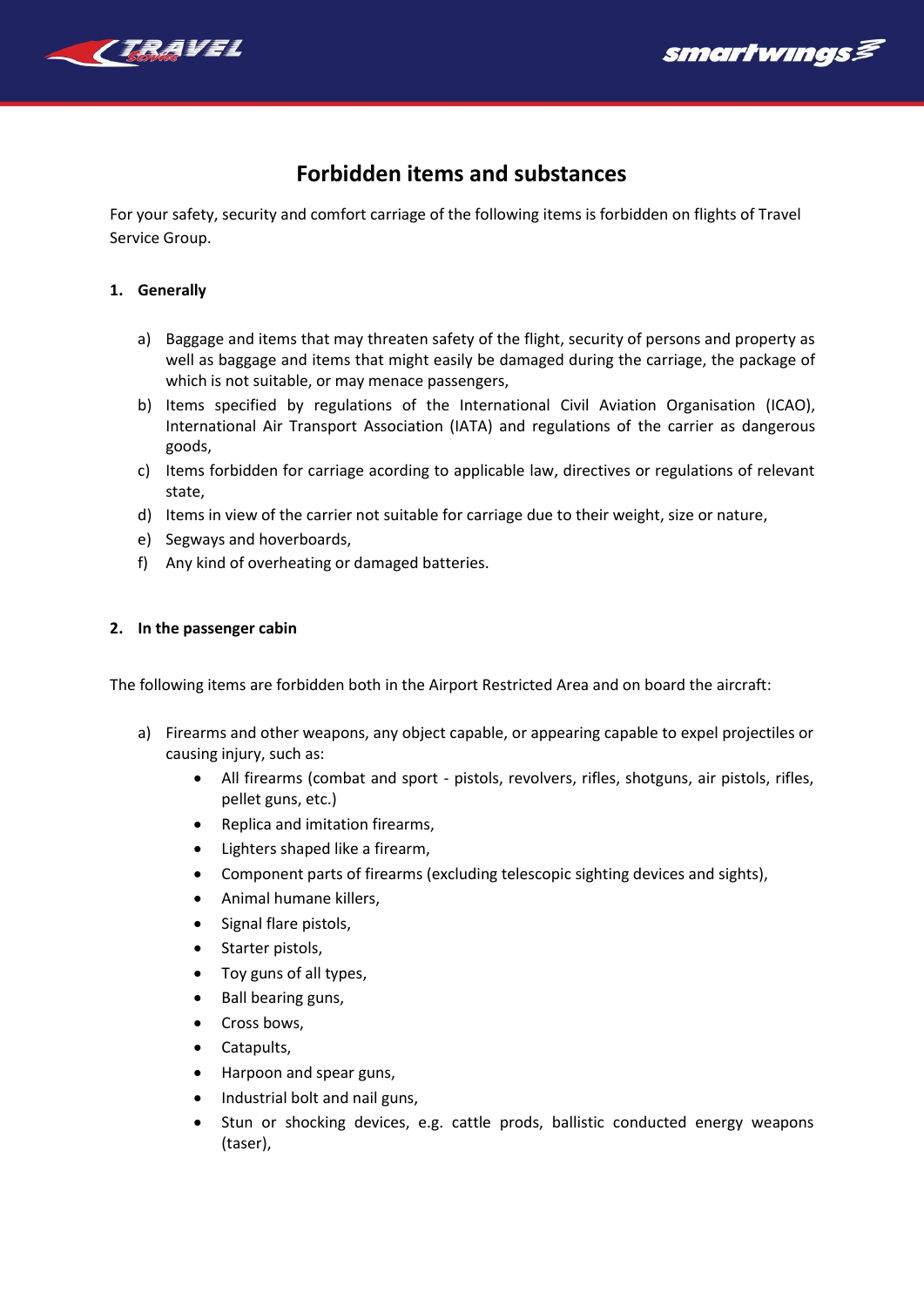

smartwıngs*§* 

- b) Pointed/edged weapons and sharp objects or their imitations that can cause injuries, such as:
	- Axes and hatchets,
	- Arrows and darts,
	- Blades,
	- Razors,
	- Harpoons and spears,
	- Ice axes and ice picks,
	- Ice skates,
	- Lockable or flick knives with blades of any length,
	- Knives, both real and ceremonial knives with blades if the length of over 6 cm, made of metal or any other material strong enough to be used as a potential weapon,
	- Meat cleavers,
	- Machetes,
	- Open razors and blades (not safety or disposable razors with blades enclosed in cartridge),
	- Sabres, swords and swordsticks,
	- Scalpels.
	- Scissors of the length of blade of over 6 cm,
	- Ski and walking/hiking poles,
	- Tent pins,
	- Throwing stars,
	- Tradesman's tools that have the potential to be used as a pointed or edged weapon, e.g. drills and drill bits, box cutters, utility knives, all saws, screwdrivers, crowbars, hammers, pliers, wrenches/spanners, blow torches,
	- Other items not looking like weapons, with hidden blades,
- c) Blunt instruments that can cause injury, such as:
	- Baseball and softball bats,
	- Billiard, snooker and pool cues,
	- Clubs or batons  $-$  rigid or flexible  $-$  e.g. Billy clubs, blackjacks, night sticks and batons,
	- Cricket bats,
	- Golf clubs,
	- Hockey sticks,
	- Lacrosse sticks,
	- Kayak and canoe paddles,
	- Skateboards,
	- Fishing rodes,
	- Martial arts equipment e.g. knuckledusters, clubs, coshes, rice flails, nunchucks, kubatons, kubasaunts,
- d) Explosives and flammable substances that can be dangerous to the passengers and crew or the aircraft and property, such as:
	- Ammunition,
	- Blasting caps,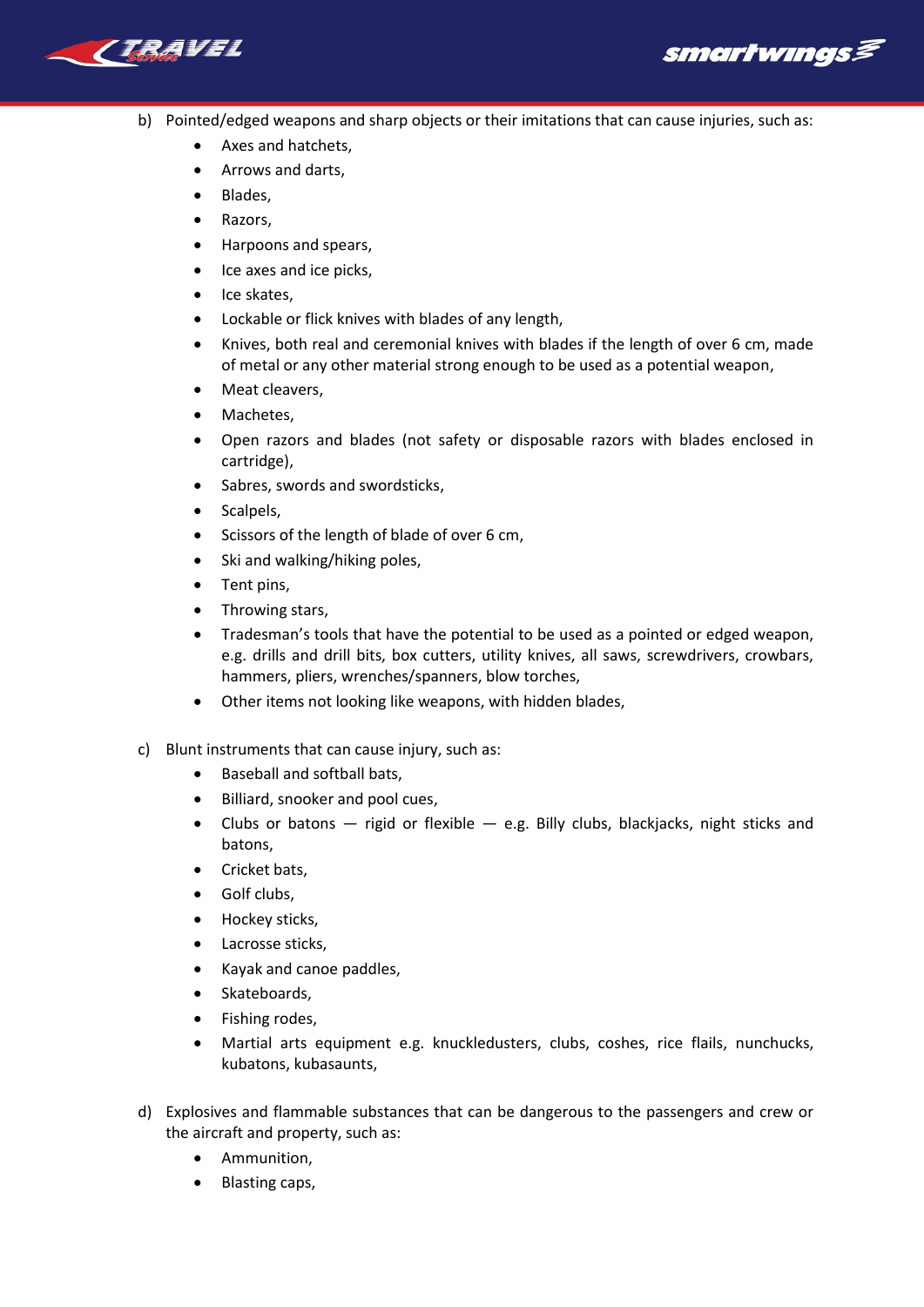

smartwɪngs*≶* 

- Detonators and fuses,
- Explosives and explosive devices,
- Replica or imitation explosive material or devices,
- Mines and other explosive military stores,
- Grenades of all types,
- Gas and gas containers, e.g. butane, propane, acetylene, oxygen in large volume,
- Fireworks, flares in any form and other pyrotechnics (including party poppers and toy caps),
- Non-safety matches,
- Smoke generating canisters or cartridges,
- Flammable liquid fuel, e.g. petrol/gasoline, diesel, lighter fluid, alcohol, ethanol,
- Aerosol spray paint or equivalent,
- Turpentine and paint thinner,
- Alcoholic beverages exceeding 70% by volume,
- e) Chemical and toxic substances that can be dangerous to passengers and crew or the aircraft and property, such as:
	- Acids and alkalis, e.g. spillable 'wet' batteries,
	- Corrosive or bleaching substances, e.g. mercury, chlorine,
	- Disabling or incapacitating sprays, e.g. mace, pepper spray, tear gas,
	- Gel and incapacitating sprays,
	- Radioactive material, e.g. medicinal or commercial isotopes,
	- Poisons,
	- Infectious or biological hazardous material, e.g. infected blood, bacteria and viruses,
	- Material capable of spontaneous ignition or combustion,
- f) Fire extinguishers
- g) Liquids and items of similar consistency:
	- liquid substances (gels, pastes, lotions, liquid / solid mixtures and the contents of the containers under pressure, toothpastes, hair gels, beverages, soups, perfumes, deodorants, shaving foams, aerosols and other items of similar consistency) except for:
		- liquids in individual containers with a volume of less than 100 milliliters or equivalent placed in a transparent resealable plastic bag with a volume of up to 1 liter,
		- liquids that may be necessary for medical purposes or because of a special diet, this also applies babies food,
		- liquids purchased at airside beyond the boarding passes check point, provided that the liquid is packed in a bag secured with seals allowing to easily check if infringed, and containing a visible proof of purchase at that airport on that same day,
		- liquids purchased at an airport restricted area,
		- liquids purchased on the same day at another Community airport, on condition that the liquid is packed in a bag secured with seals allowing to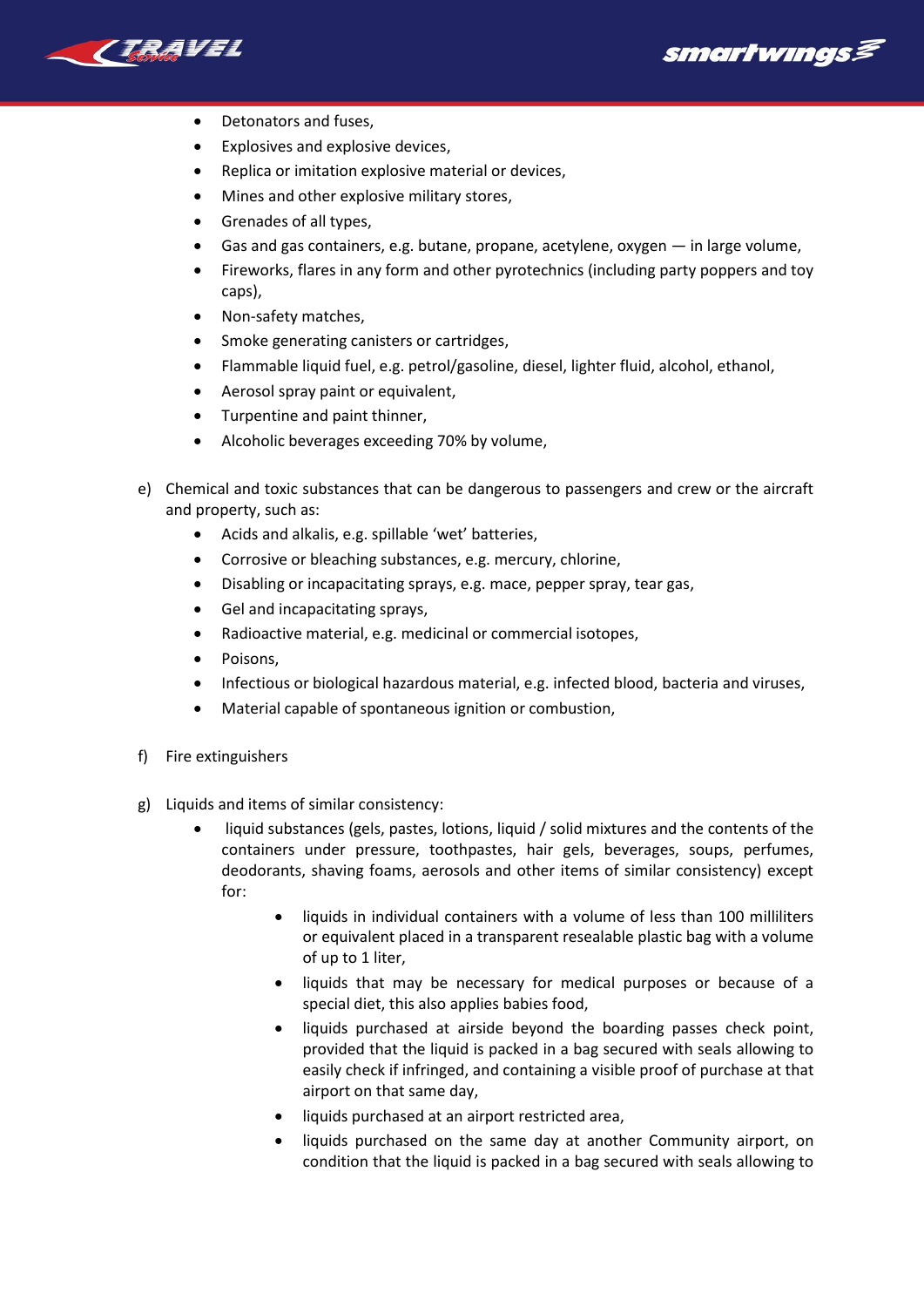



easily check if infringed, and containing a visible proof of purchase at the airport restricted area,

- liquids purchased on board an aircraft of a Community air carrier, on condition that the liquid is packed in a bag secured with seals allowing to easily check if infringed, and containing a visible proof of purchase on the same day on board the aircraft,
- h) Replacement strings for musical instruments
- i) Due to safety reasons the passenger also must not carry in the cabin of aircrat the following items: knifes with all lengths of blades, knifes for opening letters, scissors in all sizes, weapons and eventually toys or weapon immitations made of plastics or metal, sling-shots, household eating utensils, blades and razor blades, mechanical tools, arrow keys, corkscrews, syrettes with exclusion of health reasons, knitting-needles, sports bats and sticks, snooker and billiard cues, metalic nailfiles and other articles considered by security service of the airport as dangerous, and which may be misused to threaten security of passengers or crew.
- j) The items listed above to be found during the security search at the airport shall be confiscated without compensation.

## **3. In checked-in baggage**

The following items and substances are not allowed in or as the checked Baggage:

- a) Any kind of explosives or flammable substances that pose a threat to the health of passengers and crew or the safety of aircraft or property, such as:
	- explosives and explosive devices, in particular detonators, fuses, grenades, mines, bombs and rockets,
	- grenade launchers and other items or equipment used to launch materials, substances or explosive devices,
	- all kinds of detonators and explosive substances,
	- suitcases and bags equipped with a self-destructive elements, generating smoke and smoke screens,
	- powdered substances for the amateur production of pyrotechnic devices, such as ammonium nitrate, sulfur, charcoal,
	- training and fake grenades,
	- dummy explosive devices,
	- all kinds of flammable substances and materials, including magnesium, as well as gasoline and methanol,
	- components of fuel systems containing fue,l
	- alcohol of over 70 % (also prohibited in fuel tanks of vehicles),
	- gases : propane , butane,
	- all types of lighter fuel containers,
	- fireworks and flares,
	- spare batteries,
	- electronic devices with lithium batteries,